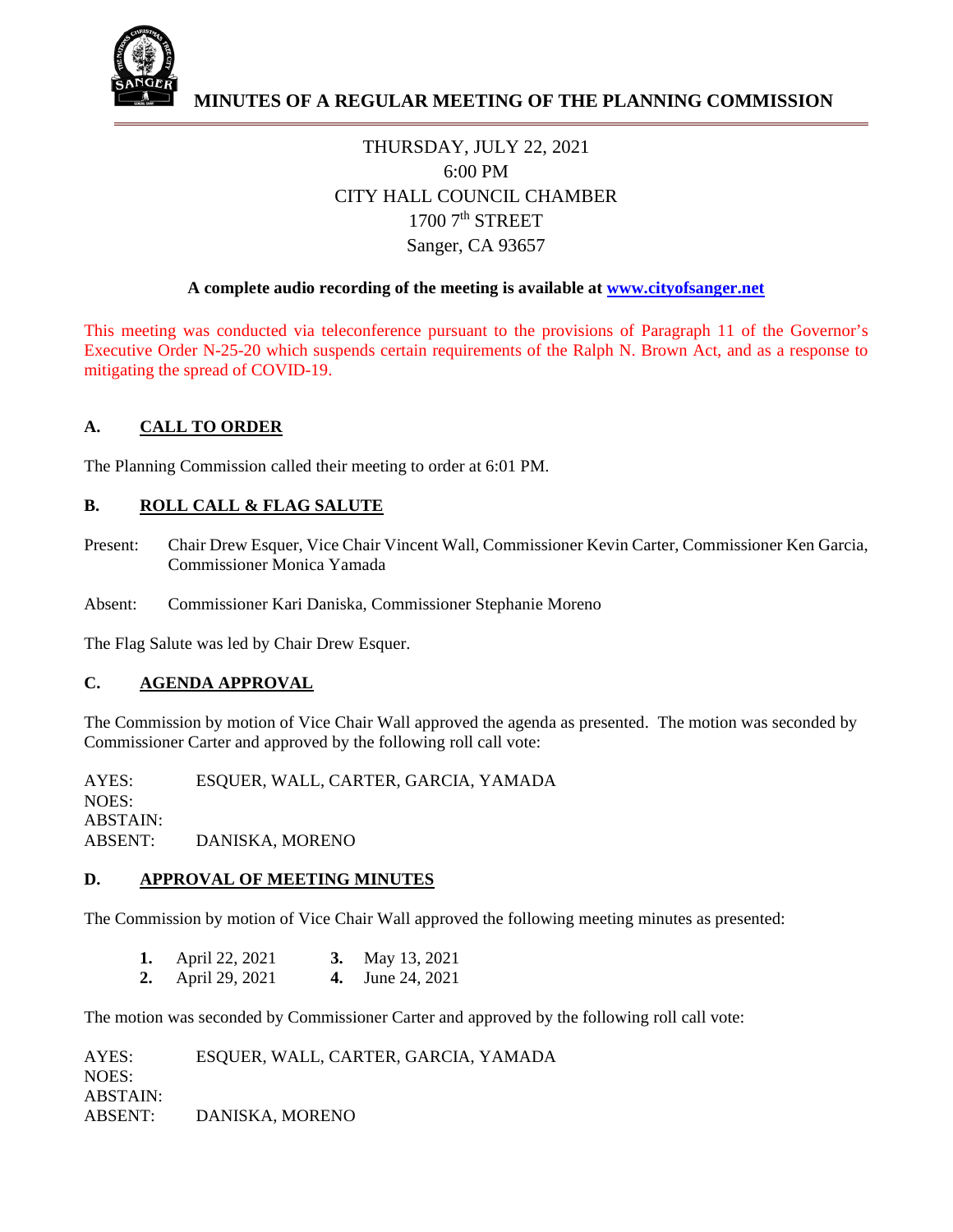*Planning Commission Meeting Minutes July 22, 2021 Page* <sup>2</sup> *of* <sup>5</sup>

## **E. PUBLIC COMMENT**

Chair Drew Esquer opened Public Comment at 6:06 PM.

There were no comments from the public and no comments were received by email.

Public comment closed at 6:07 PM.

#### **F. PUBLIC HEARINGS**

**1.** SUBJECT: APPROVED - Public Hearing on Conditional Use Permit No. 2021-01, filed by Miguel Serrano, La Hacienda Banquet Hall: To allow a California Department of Alcoholic Beverage Control, License Type 47–On-Sale General–Eating Place, at 1345 7<sup>th</sup> Street, Sanger, CA, 93657, APN 317–133–17, as well as consideration of a Class 1 Categorical Exemption under CEQA Guidelines Section 15301 (Existing Facilities).

The Planning Commission conducted a public hearing to discuss Conditional Use Permit No. 2021-01, filed by Miguel Serrano, La Hacienda Banquet Hall.

Mr. David Brletic, Senior Planner, presented on the item.

Chair Esquer opened public comment at 6:11 PM.

There were no comments from the public and no comments were received by email.

Lieutenant Jason Boust provided information about the Security Plan.

Mr. Miguel Serrano provided information regarding his request for conditional use permit.

The Planning Commission closed the public hearing.

The Planning Commission by motion of Vice Chair Wall moved to amend and adopt Resolution No. 2021-09 approving Conditional Use Permit No. 2021-01 to allow issuance of a California Department of Alcoholic Beverage Control, Type 47 License, with the following conditions: if a security plan is not established in 180 days, the security plan presented on page 27 be used; and to include that only a full-time Police sergeant or above can request video surveillance. The motion was seconded by Commissioner Yamada. The motion failed by the following roll call vote.

AYES: WALL, YAMADA NOES: ESQUER, CARTER, GARCIA ABSTAIN: ABSENT: DANISKA, MORENO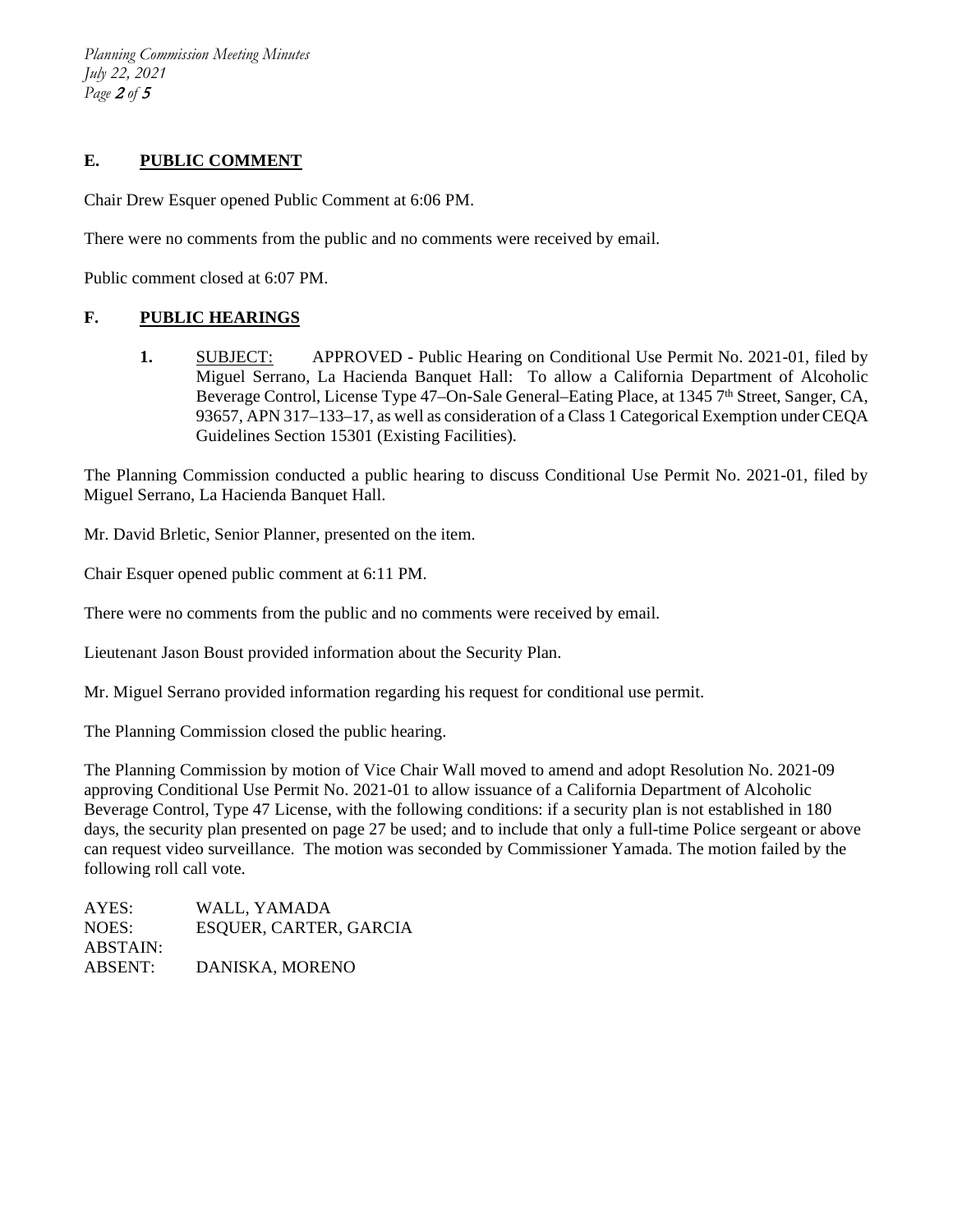*Planning Commission Meeting Minutes July 22, 2021 Page* <sup>3</sup> *of* <sup>5</sup>

The Planning Commission by motion of Vice Chair Wall moved to adopt Resolution No. 2021-09 as presented, approving Conditional Use Permit No. 2021-01 to allow issuance of a California Department of Alcoholic Beverage Control, Type 47 License, with the following conditions: if a security plan is not established in 180 days, the 8 bullet points on page 27 will be the security plan. The motion was seconded by Commissioner Yamada. The motion failed by the following roll call vote.

| AYES:    | WALL, YAMADA           |
|----------|------------------------|
| NOES:    | ESQUER, CARTER, GARCIA |
| ABSTAIN: |                        |
| ABSENT:  | DANISKA, MORENO        |

The Planning Commission by motion of Commissioner Carter adopted Resolution No. 2021-09 as presented, approving Conditional Use Permit No. 2021-01 to allow issuance of a California Department of Alcoholic Beverage Control, Type 47 License. The motion was seconded by Commissioner Garcia and approved by the following roll call vote.

AYES: ESQUER, CARTER, GARCIA, YAMADA NOES: ABSTAIN: WALL ABSENT: DANISKA, MORENO

> **2.** SUBJECT: APPROVED - Mural Application No. 2021-04, filed by Charlene Bise: To allow a mural at 626 N Street, Sanger, CA 93657.

The Planning Commission conducted a public hearing to discuss Mural Application No. 2021-04, filed by Charlene Bise: To allow a mural at 626 N Street, Sanger, CA 93657.

Mr. David Brletic, Senior Planner, presented on the item.

Vice Chair Wall informed the Planning Commission that he had previously spoken to Mr. Tom Nicholson regarding murals.

Chair Esquer opened public comment at 6:56 PM.

There were no comments from the public and no comments were received by email.

The Planning Commission closed the public hearing at 6:57 PM.

The Planning Commission by motion of Vice Chair Wall adopted Resolution No. 2021-10, approving Mural Application No. 2021-04 to allow a mural at 626 N Street, Sanger, CA 93657. The motion was seconded by Commissioner Carter and approved by the following roll call vote.

AYES: ESQUER, WALL, CARTER, GARCIA, YAMADA NOES: ABSTAIN: ABSENT: DANISKA, MORENO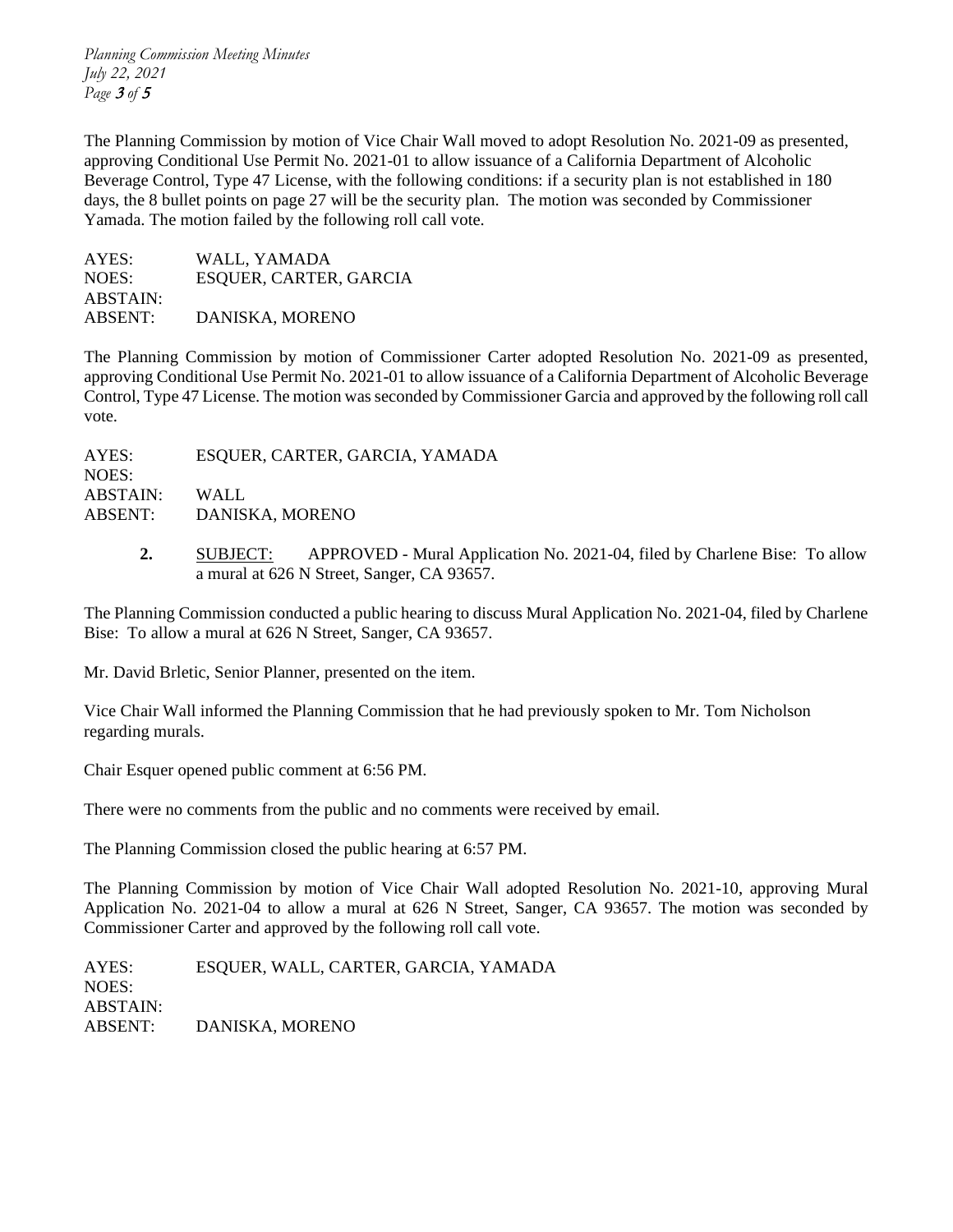*Planning Commission Meeting Minutes July 22, 2021 Page* <sup>4</sup> *of* <sup>5</sup>

#### **G. ACTION ITEMS**

1. SUBJECT: NOT APPROVED - Designation of Planning Commission Liaison to City Council

Mr. David Brletic, Senior Planner, presented on the item.

Public comment opened at 7:04 PM.

Cheryl Senn asked if the liaison would be using the title of Planning Commission Liaison or a fictious name.

There were no comments received by email.

Public comment closed at 7:06 PM.

The Planning Commission by motion of Vice Chair Wall moved to designate a Planning Commission liaison position to the City Council. The motion was seconded by Commissioner Garcia. The motion failed by the following roll call vote:

| AYES:             | WALL, GARCIA           |                                                                              |  |  |
|-------------------|------------------------|------------------------------------------------------------------------------|--|--|
| NOES:<br>ABSTAIN: | ESQUER, CARTER, YAMADA |                                                                              |  |  |
| ABSENT:           | DANISKA, MORENO        |                                                                              |  |  |
| 2.                | SUBJECT:               | NOT APPROVED - Mural Program Approval Process, Zoning Ordinance<br>Amendment |  |  |

Mr. David Brletic, Senior Planner, presented on the item.

Public comment opened at 7:25 PM.

Cheryl Senn said that the current process allows for the public to comment on mural projects. If the approval process is removed from the Planning Commission to an administrative level, it would prevent the public from providing input.

There were no comments received by email.

Public comment closed at 7:27 PM.

By roll call vote, the Planning Commission did not approve to direct staff to place item on a future agenda for Planning Commission initiation of Ordinance Amendment to change Mural approval from Planning Commission approval to administrative approval. Failed by the following roll call vote:

AYES: WALL NOES: ESQUER, CARTER, GARCIA, YAMADA ABSTAIN: ABSENT: DANISKA, MORENO